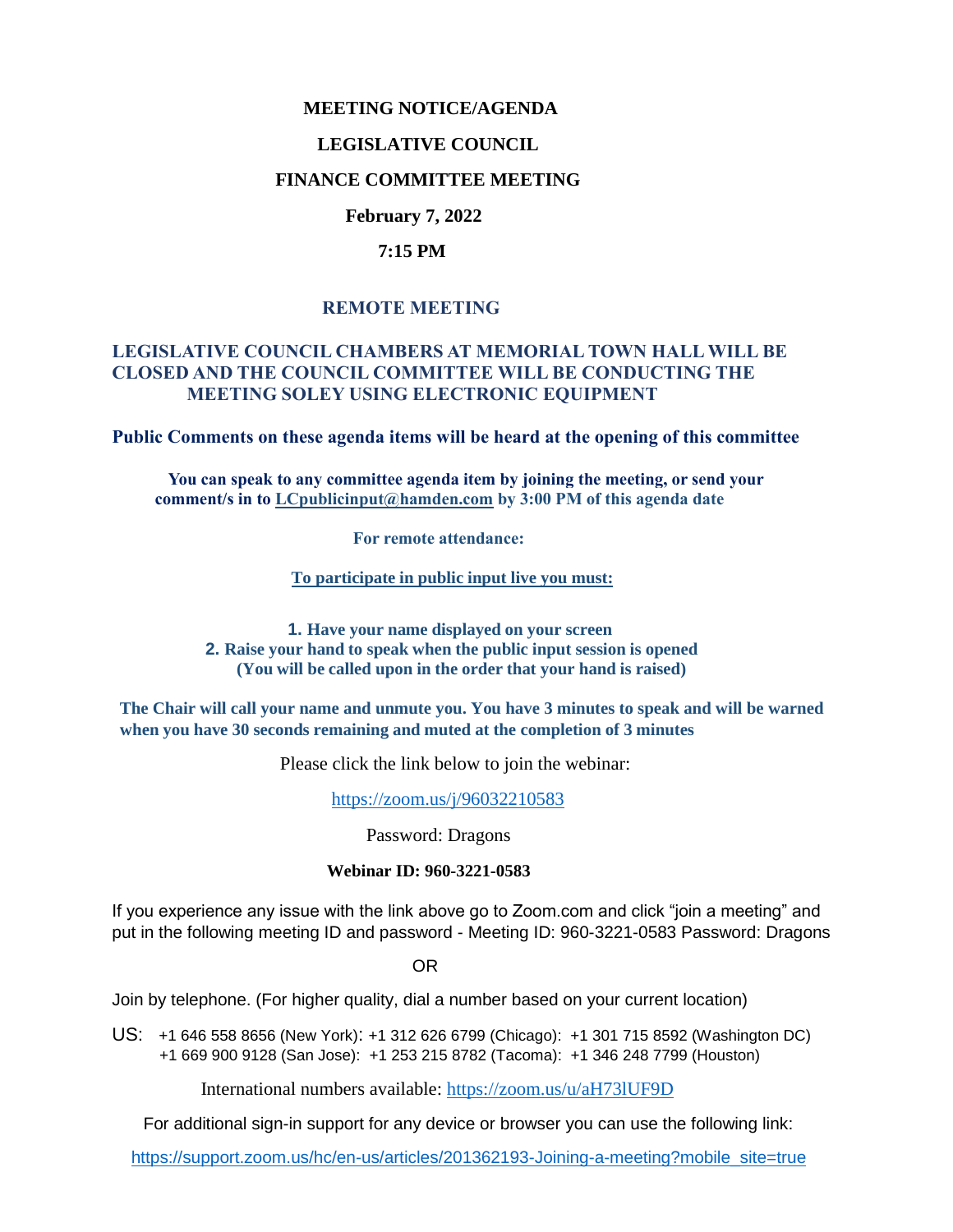**Note: Any member of the public may request, in writing, a physical location and "any electronic equipment necessary" to attend the meeting in real time. Said request shall be made to [KRenta@Hamden.com](mailto:KRenta@Hamden.com) not less than twenty-four (24) hours prior to the meeting. Said individual shall have the "same opportunities to provide comment or otherwise participate" in the meeting as would be afforded if the meeting was held in person with the following exception: Under law, the Legislative Council is not required to adjourn or postpone a meeting if such person loses the ability to participate because of an interruption, failure or degradation of such person's connection to the meeting by electronic equipment. Since the meeting is remote, participation by a quorum of members of any Committee of the Legislative Council is expressly prohibited and will not be present at the physical location.**

# **AGENDA**:

## **Public Input: (Any agenda item)**

- 1. Resolution with respect to the authorization, issuance and sale of not exceeding \$60,000,000 Town of Hamden, Connecticut General Obligation Refunding Bonds <https://www.hamden.com/DocumentCenter/View/5135/Resolution-Refunding-Bonds-60000000>
- 2. Covanta acceptance of funds \$468,000

[https://www.hamden.com/DocumentCenter/View/5367/02072022\\_Order-Wallingford-Solid-](https://www.hamden.com/DocumentCenter/View/5367/02072022_Order-Wallingford-Solid-Waste-Project-Reserve-Fund-468000)[Waste-Project-Reserve-Fund-468000](https://www.hamden.com/DocumentCenter/View/5367/02072022_Order-Wallingford-Solid-Waste-Project-Reserve-Fund-468000)

3. Order adopting Fund Balance Policy

[https://www.hamden.com/DocumentCenter/View/5368/02072022\\_Order-Adopting-Fund-](https://www.hamden.com/DocumentCenter/View/5368/02072022_Order-Adopting-Fund-Balance-Policy)[Balance-Policy](https://www.hamden.com/DocumentCenter/View/5368/02072022_Order-Adopting-Fund-Balance-Policy)

4. Order authorizing acceptance and expenditure of Coronavirus Local Fiscal Recovery Funds (Also known as American Rescue Plan Act Funds) \$24,140,337.11 [https://www.hamden.com/DocumentCenter/View/5369/Order-Receive-ARPA-Funds-](https://www.hamden.com/DocumentCenter/View/5369/Order-Receive-ARPA-Funds-2414033711)[2414033711](https://www.hamden.com/DocumentCenter/View/5369/Order-Receive-ARPA-Funds-2414033711)

5. Order authorizing intradepartmental transfer 2021-2022 Fiscal Year Budget (Legislative Council – Legal Lawyer) \$50,000 FROM E&C ACCOUNT

<https://www.hamden.com/DocumentCenter/View/5370/LC-transfer-Legal-Lawyer-50000>

6. INFORMATION ITEM: Consulting agreement between the Town of Hamden and Jacqueline Beirne

[https://www.hamden.com/DocumentCenter/View/5371/Info-Item---Consulting-Agreement-](https://www.hamden.com/DocumentCenter/View/5371/Info-Item---Consulting-Agreement-SPCP)[SPCP](https://www.hamden.com/DocumentCenter/View/5371/Info-Item---Consulting-Agreement-SPCP)

# **ZOOM sign in info:**

**1. Join using Zoom from your computer, tablet or smartphone by using the following link:** <https://zoom.us/j/96032210583>Password: Dragons